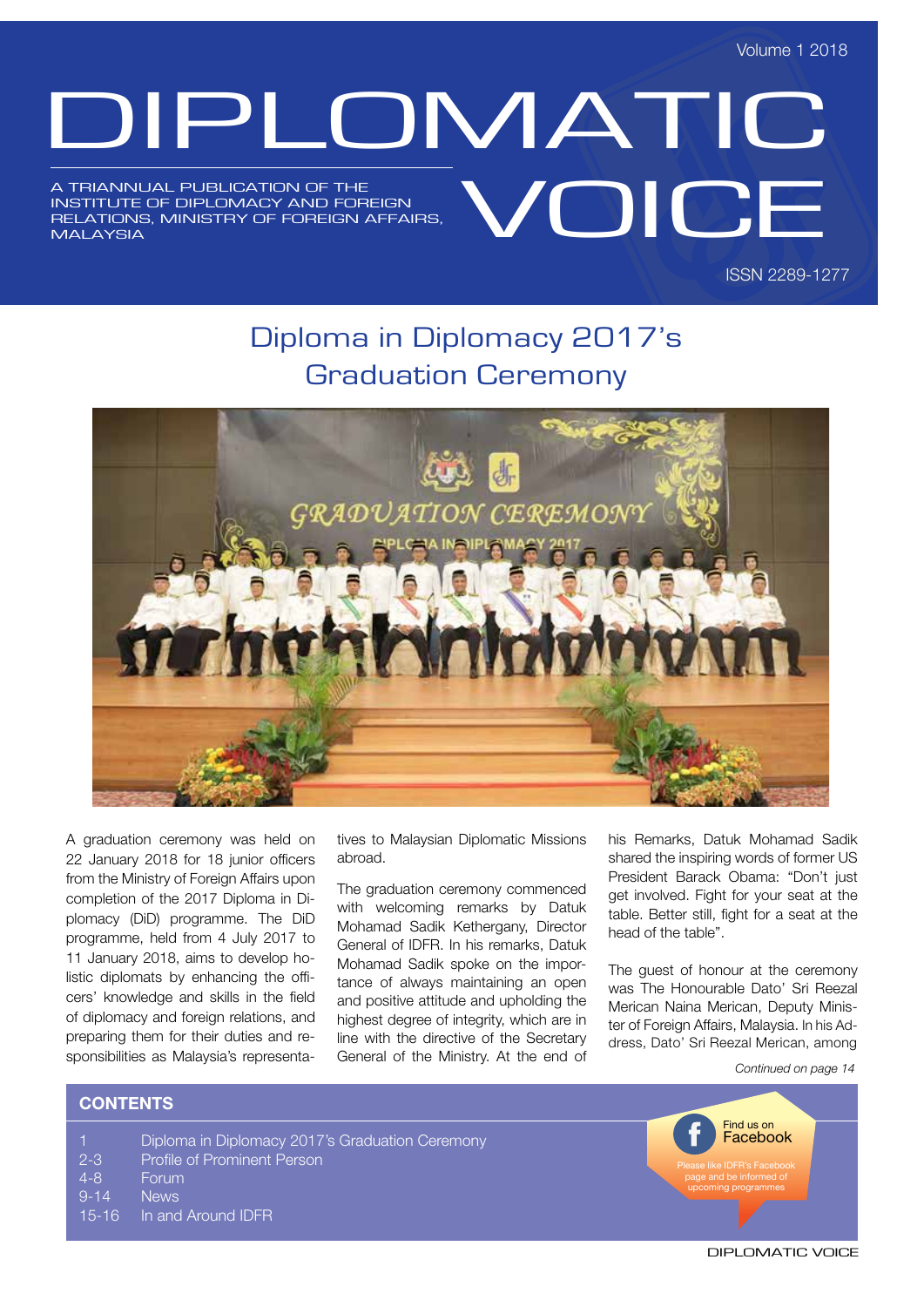## Dato' Seri Ramlan Ibrahim Secretary General, Ministry of Foreign Affairs, Malaysia

Dato' Seri Ramlan Ibrahim has contributed a message based on his first year as the Secretary General.

### "WALKING THE TALK"

the Ministry of Foreign Affairs on 1 Janu-serves the people he leads. His subordiwith the trust and support Foreign Minister Dato' Sri Anifah Aman and Deputy Foreign Minister Dato' Sri Reezal Merican out my duties.

The Ministry marked 2017 with some significant achievements. We successfully pursued Malaysia's foreign policy interests on important issues such as Moderation and the plight of the Rohingyas. We successfully negotiated the safe The Ministry's higher management have return of the nine Malaysians from the and will continue to be receptive of sen-DPRK. We witnessed significant progress in relations with our strategic bilateral partners such as the US, China and human resource and administrative pol-India. The breadth and depth of ties with our Southeast Asian brethren continue to be enhanced. Malaysia remained steadfast in pursuing its regional and multilateral interests on various platforms such own sessions with their subordinates. as ASEAN, the UN and the OIC.

Having said that, I would nevertheless like to focus my thoughts here on the topic of the Ministry's organisational lishment of the Open Bidding System – management.

is one of positive transformation, con-human capital. The Ministry needs to structive change and delivery enhancement. When I took the helm, I felt that it one competes and cooperates on equal would be counterproductive to maintain footing. Equal opportunities must be crethe current course of business-as-usual. ated to harness their full potential. Our Renewed efforts on transformation had human assets need to be empowered. to be exerted so that the Ministry kept They have to be highly skilled, knowlpace with the spirit and substance of edgeable and professional. They need Malaysia's Government Transformation to fully equip themselves with technology Programme (GTP) and Economic Trans-and social media. They need to develop formation Programme (ETP), as well as into effective Foreign Service operatives. the rapidly evolving globalised world at Their professional and personal growth large. When the country and the world deserve close attention. are rapidly pacing onwards, the Ministry cannot be scrambling back to basics. I resolved to change this.

of Servant Leadership. Under this man-find it challenging to support govern-

It has been just over a year since I as-sion while their subordinates own these sumed the post of Secretary General of achievements as theirs. The leader ary 2017. I am grateful for, and honoured nates are the end in itself rather than the Naina Merican have given me in carrying op people for their best to surface. Let agement philosophy, the organisation's leaders achieve their purpose and mismeans to an end. Let us focus on meeting the needs of those being led. Let us focus on work, not credit. Let us develus emphasise coaching, mentoring and encouraging. Crucially, let us develop a sense of organisational pride and community. Servant Leadership is just one part, albeit a big one, towards the positive transformation of the Ministry.

> timents from the ground. Such feedback contributes to the shaping of effective icies. I have led a series of informal engagement sessions throughout 2017 at all levels. I am glad that the Heads of Department (HODs) have also held their Rest assured that the constructive feedback gathered during these sessions are acted upon. An example of this was the ideas that contributed to the estabwhich I will touch on later.

The general mood at the Ministry now The greatest asset of the Ministry is its create the right enablers in which every-

For effective organisational transforma-essential and noble trait in our work and tion to occur, I believe that the Ministry in our loyalty to the government of the needs to adopt the desirable qualities day. If, for some reason, officers and staff It may seem obvious but I cannot understate the importance of professionalism in the Ministry. We have to inculcate this

ment policies, they should be principled enough to reconsider their time in the service. Failure to do so and the real consequences will come to bear for them.

Hand in hand with professionalism is the requirement to constantly improve oneself. The Ministry continues to stress the importance of our officers pursuing postgraduate degrees at the Masters and PhD level, not only to better their promotion prospects but also for their professional development. The Ministry's training arm is working hard to tie in cooperation with institutions of higher learning to offer our people more study options, adding to the established IDFR's Diploma in Diplomacy and IDFR-UKM Masters programme. The groundwork has been done in 2017 and I expect IDFR to deliver tangible results in terms of course content and expansion in 2018. Another development to look out for in 2018 is JPA, IDFR and the Ministry's Human Resources Management Division collaborating to implement In-House postgraduate programmes for the Ministry's officers and staff.

In the second half of 2017, the Ministry implemented JPA's pilot Leadership Coaching and Mentoring programme. Under this programme, I mentored three officers. They have found the programme of significant value as they were able to gain valuable insights and experience into the day-to-day work of the office of the Secretary General and of higher management. The lessons learnt should prepare them in good stead for future challenges. Recognising the benefits of this programme, the HODs have also been tasked to take on their own mentees. I am comforted that the HODs' reports on this have thus far been encouraging.

A "Committee of Elders" has also been formed, comprising the three Deputy Secretaries General and myself. The purpose of the committee is to decentralise key decision-making on certain matters from the sole office of the Secretary General in order to promote transparency and objectivity. The committee is in a better position and composition to make objective assessments. For instance, the *Anugerah Perkhidmatan Cemerlang*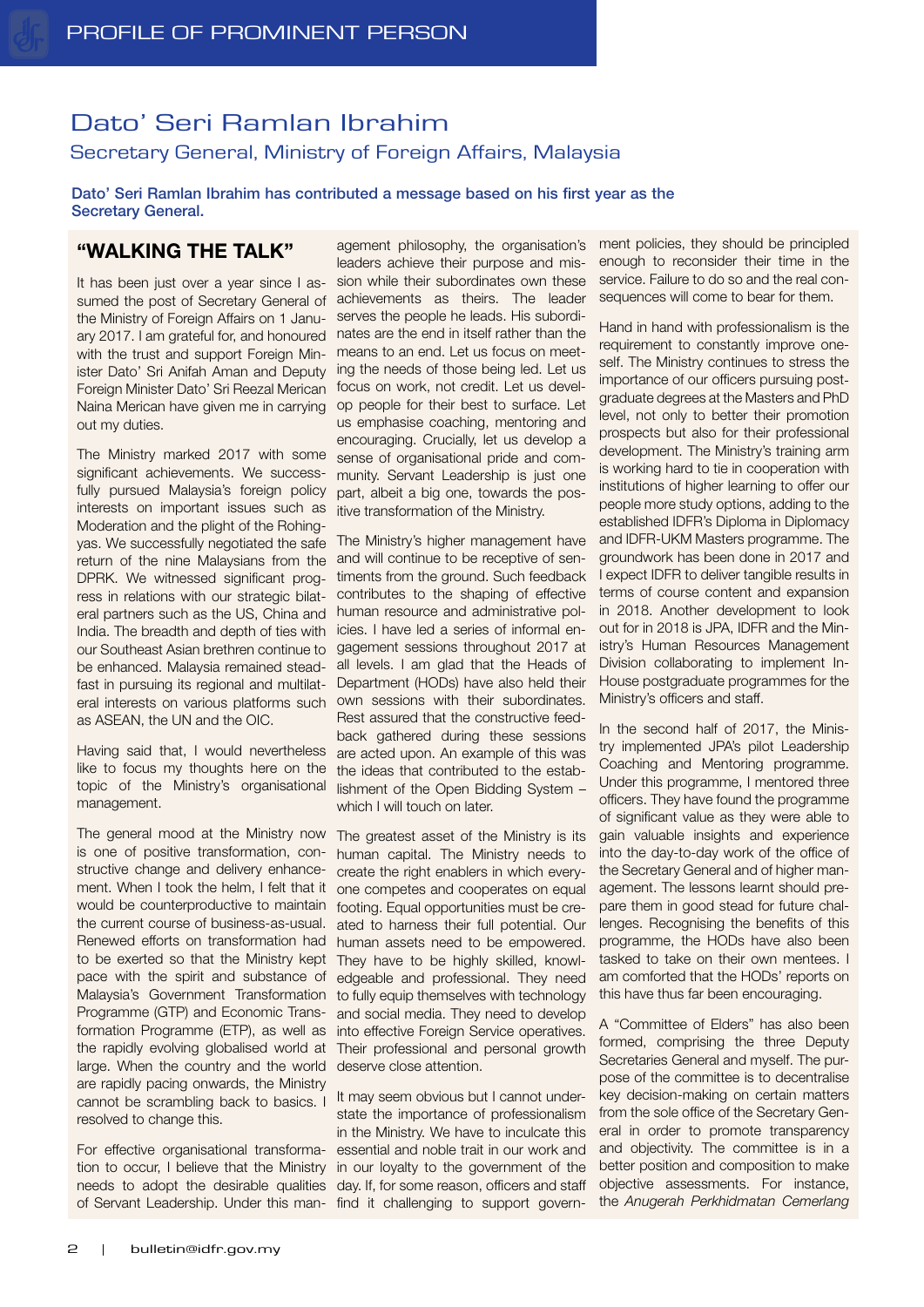(APC) or Excellence Service Awards for 2017 was collectively determined by this committee. Moreover, this committee had in 2017, scrutinised the quality of the output such as reports from all Missions overseas in order to produce objective assessments of the performance of our Heads of Mission. The "Committee of Elders" will continue with their work in earnest in 2018.

Traditionally, higher and senior management evaluate subordinate officers – and for sound reason. Nevertheless, the Ministry has recognised the importance of senior officers being evaluated by their peers and subordinates. Towards this end, the Ministry has placed greater emphasis on 360 degrees assessment of its senior officers to present a more objective, fair and holistic evaluation of them. Additionally, psychological testing has been introduced to profile senior and mid-level officers. These innovative and non-traditional human resource tools, complemented by traditional forms of work performance assessment, help us in the professional development of officers, as well as succession planning of the Ministry and Missions abroad.

Training and mentoring to enhance the Ministry's human assets are indeed vital. Of equal importance too is fostering the ideal environment in which our human capital may thrive. Such an environment comprises meritocracy, high morale, healthy competition and transparency. 2017 has seen, and 2018 will see the retirement of a large number of senior Foreign Service officers – leaving senior grade vacancies to be filled. Performers who let their work speak for themselves will be rewarded. We have witnessed this with the promotion of deserving officers based on merit and not on seniority in 2017. More will come in 2018. Sadly, we have also seen non-performing senior officers who feel that they are entitled to promotions by virtue of their years in service. I am afraid that this will no longer be the case. If they continue to be a liability to the Ministry, they have to accept that the government does not owe them a living.

The Ministry has continued to work hard in championing meritocracy, raising morale and promoting transparency. Taking on board feedback from officers and staff, as well as best Foreign Service practices from abroad, one of the more exciting mechanisms the Ministry has introduced is the Open Bidding System for foreign postings. The system was developed in 2017 with the first batch of foreign assignments for open bidding introduced in early January 2018 – for M41/44 officers. The next phase will be open to M48/52 officers. The plan is to also eventually have executive officers and personal assistants pursue their foreign assignments via open bidding. The system is designed to enhance transparency, fairness, promote competition and self-improvement, and prioritise meritocracy. Excitement over this development is understandably palpable. The system will be continually improved from lessons learnt and constructive feedback.

While it is crucial to identify, develop and nurture talent at the Ministry, we must not shy away from separating the wheat from the chaff. The Ministry has upped its efforts in identifying the non-performing, the non-motivated, the destructive and abusive, as well as the corrupt within our midst. This process is ongoing but you and I have witnessed the early fruits of this necessary labour. Some have been recalled from abroad. Some have been retrained and counselled. The irredeemable have been transferred.

The focus on integrity and accountability will be carried on from 2017 to this year. The Ministry undertook its anti-corruption pledge with the Malaysian Anti-Corruption Commission last year. Seriousness on this has been demonstrated with reports of mismanagement thoroughly investigated within the Ministry and at Missions abroad. Disciplinary and administrative action have been swiftly taken against culprits – as seen with some visible cases in 2017. The Deputy Secretary General for Management Services, Head of Integrity and Head of Internal Audit will continue to be fully empowered to investigate and take action on credible reports of wrongdoing in 2018.

Innovation and creativity are other key areas in which the Ministry has placed more weight on in 2017. We have carried out various programmes in line with the government's NBOS initiative and we have also recently established a new Innovation Unit which reports directly to

#### the Secretary General.

As in 2017, the Ministry will continue to rationalise our resources. The ASEAN-Malaysia National Secretariat (AMNS) was the first department to be restructured early that year. This was done to optimise and streamline that department's resources, as well as to introduce the flat-chart concept and lateral reporting. Other departments have followed such as the Bilateral and Multilateral Affairs departments, with positive results. We will also see concrete developments regarding the rationalisation of our Missions abroad in 2018. While we seek to rationalise and at times, right-size our resources, the Ministry will always ensure that results are in no way compromised.

Before I conclude, I wish to touch on an emerging and worrisome pattern emanating from some of the Ministry's retired senior officers. These individuals have served the government for decades and received the facilities, entitlements and allowances of the Foreign Service throughout their careers for themselves and their families. However, upon retirement they have ostensibly chosen to turn against the government of the day. Their decision to ally themselves with the dissenting voices do raise questions regarding principles and ethics. The Ministry will address in closer detail and counter this trend in 2018.

2017 has indeed been an eventful and productive maiden year for me as Secretary General. Solid groundwork has been laid in 2017 for sustainable positive organisational transformation to press on in 2018. This year, the implementation of new projects such as the Open Bidding System will be accelerated. Planned projects and initiatives will continue to roll out. Important developments such as the rationalisation of Missions abroad will take firmer shape. The focus on enhancing English language competencies will be intensified. Meritocracy, transparency, integrity and human capital will always be championed.

Exciting times lie ahead for the Ministry and I call on all officers and staff to help me achieve exceptional success in 2018. 2017 was a year of planning and "talking the talk". I now invite all of you to join me in 2018 as we focus on "walking the talk".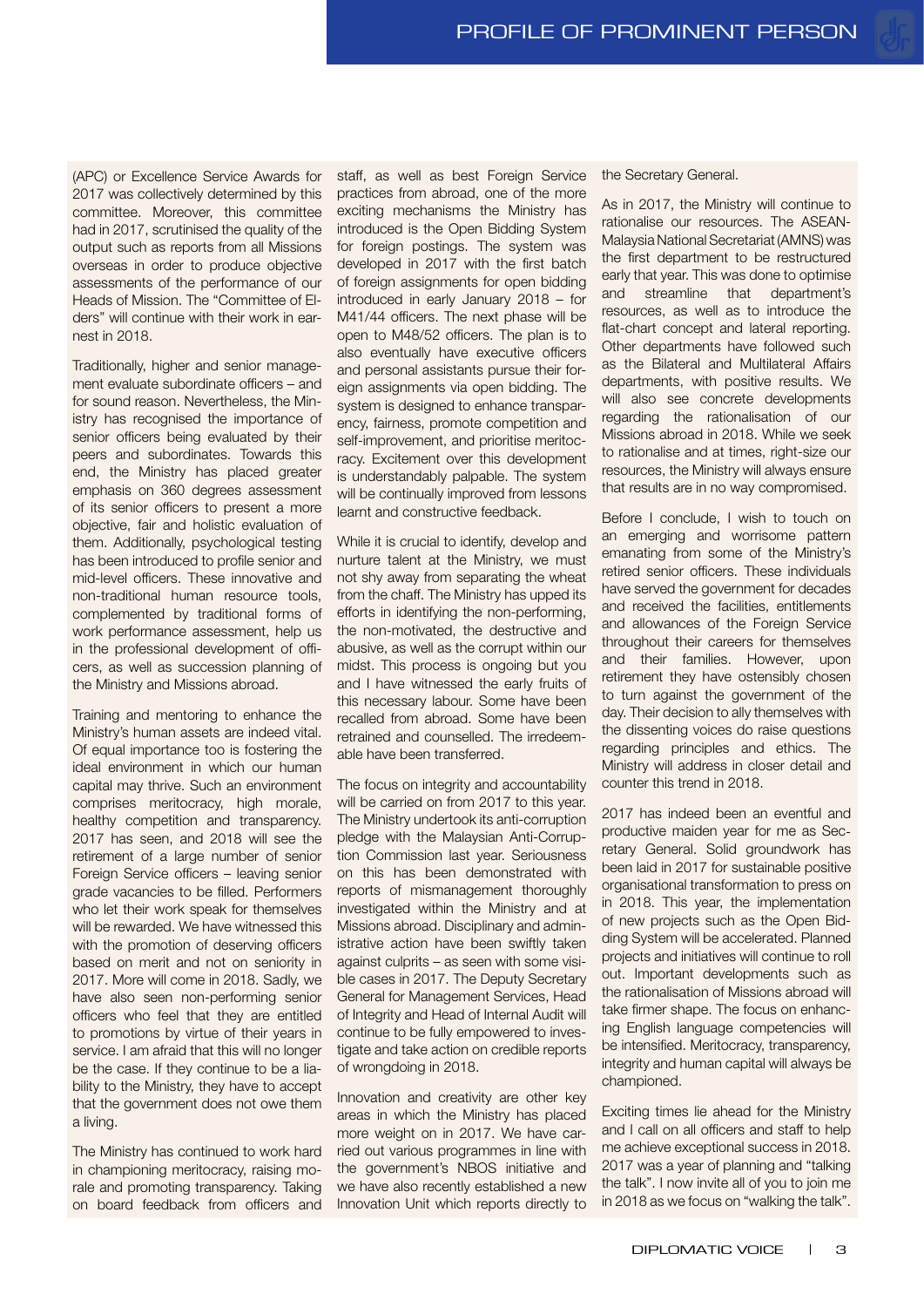# Combating Terrorism and Extremism: Beyond Religion and Moderation

Mohamed Jawhar Hassan

This forum is exploring the role of moderation and religion in combating the scourge of terrorism and extremism. It is focusing on terrorism and extremism that involve Muslims, in particular the terrorist groups Daesh and its affiliated groups and Al- Qaeda.

The understanding is that terrorist groups involving Muslims are driven by extremism and perverted teachings of Islam. The most vulnerable for radicalisation and recruitment in Muslim countries are those who are poor and oppressed. In non-Muslim countries it is the socio-economically disadvantaged and marginalised Muslims.

The strategy to confront this problem has accordingly been two-pronged. The first is "hard" or punitive. It comprises security measures to locate, apprehend and eliminate the terrorist groups and destroy their support structure. The second is "soft" or preventive as well as curative. It has focused on neutralising and countering the propaganda appeal of the terrorist groups, in particular the highly sophisticated online propaganda and cultivation methods of Daesh.

A central focus of the counter terrorist narrative is the promotion of moderation and the true teachings of Islam to counter extremism and the corrupted versions of the allegedly "Islamic" injunctions pedalled by Daesh and similar groups. The counter-narrative is also employed in de-radicalisation and rehabilitation programmes in countries like Malaysia, where the commitment to combat terrorism is total.

This strategy has chalked up some remarkable successes. Osama bin Laden is no more. Al-Qaeda lost its haven in Afghanistan and its infrastructure is severely crippled. Daesh has been routed from its citadel in Raqqa and has lost nearly all its territories in Iraq and Syria. It can no longer boast the territorial trappings of a caliphate. From an insurgent organisation that could engage with conventional armed forces as well as carry out terrorist acts against civilian

targets it has been reduced to a guerrilla force that is more akin to a typical terrorist organisation.

But the terrorist threat posed by Muslim groups remains grave in the volatile conflict zones of West Asia and Africa. Besides Muslim insurgent groups such as the Taliban in Afghanistan and Boko Haram in Nigeria, what remains of the Al-Qaeda and Daesh are re-grouping and even recruiting afresh. The two organisations have become more decentralised in their structure, with cells and affiliates in several countries across Asia, Africa and Europe.

In the conflict zones of Syria, Iraq and Yemen they operate amongst other terrorist groups, guerrilla and insurgent movements, government forces and foreign military elements. Locations in the United States and Europe remain a priority target. Southeast Asian countries continue to serve as transit points, source for recruits and potential targets for terrorist attacks.

Extremism is even more pervasive. It is growing in many societies, Muslim as well as non-Muslim. Xenophobia and Islamophobia are on the rise in Europe and the United States. The large influx of refugees and emigrants fleeing the conflict zones of West Asia and Africa has contributed to this.

Both regional governments and foreign powers have contributed to the turmoil in the conflict zones. They have produced the largest humanitarian crisis since the last World War. Sixty-six million people have been displaced or become migrants. Virtually all are Muslims. Most are women and children.

Insufficient capacity; incomplete intelligence; poor coordination among security agencies within states; and trust deficits among some countries are a few of the reasons why the global counter-terrorism drive has not been as successful as desired.

But there are two more fundamental factors that have impeded progress. The first is the reluctance to recognise and address the root causes. The root causes are skirted for fear that they could highlight one's own culpability. Unless the root causes are addressed, it would be difficult to neutralise the threats in any sustainable manner.

The Soviet occupation of Afghanistan, U.S. bases in Muslim lands and what it considered corrupt Muslim regimes were the root factors that bred and drove Al- Qaeda. It declared a holy war against the United States, and militants linked to it launched the September 11, 2001 attacks.

Daesh grew out of the anarchic conditions that followed the U.S. illegal invasion of Iraq in 2003. It drew most of its recruits and arms from the defeated Iraqi armed forces. It has evolved since to draw support and recruits from Muslims in many parts of the world. Outside the conflict zones, the largest number come from European countries.

The many violent conflicts in West Asia where foreign powers are also involved continue to be a magnet for Muslim fighters in the region and from abroad. U.S. military involvement and support for Israel in particular enrages the Muslim world.

One of the best researches into why Muslims become terrorists is that done by Dr Anne Speckhard, Director at the International Center for the Study of Violent Extremism. Dr Speckhard interviewed nearly five hundred terrorists, their families and close associates in nine countries and Western Europe. I quote from her findings:

"According to my research, those who reside in conflict zones are most often primarily motivated by trauma and revenge as well as frustrated aspirations. They most often have family members who have been killed, raped, tortured, imprisoned or otherwise unfairly treated. They may have lost their home, territory, jobs and resources and may be living under occupation. Often there are checkpoints and conflicts that keep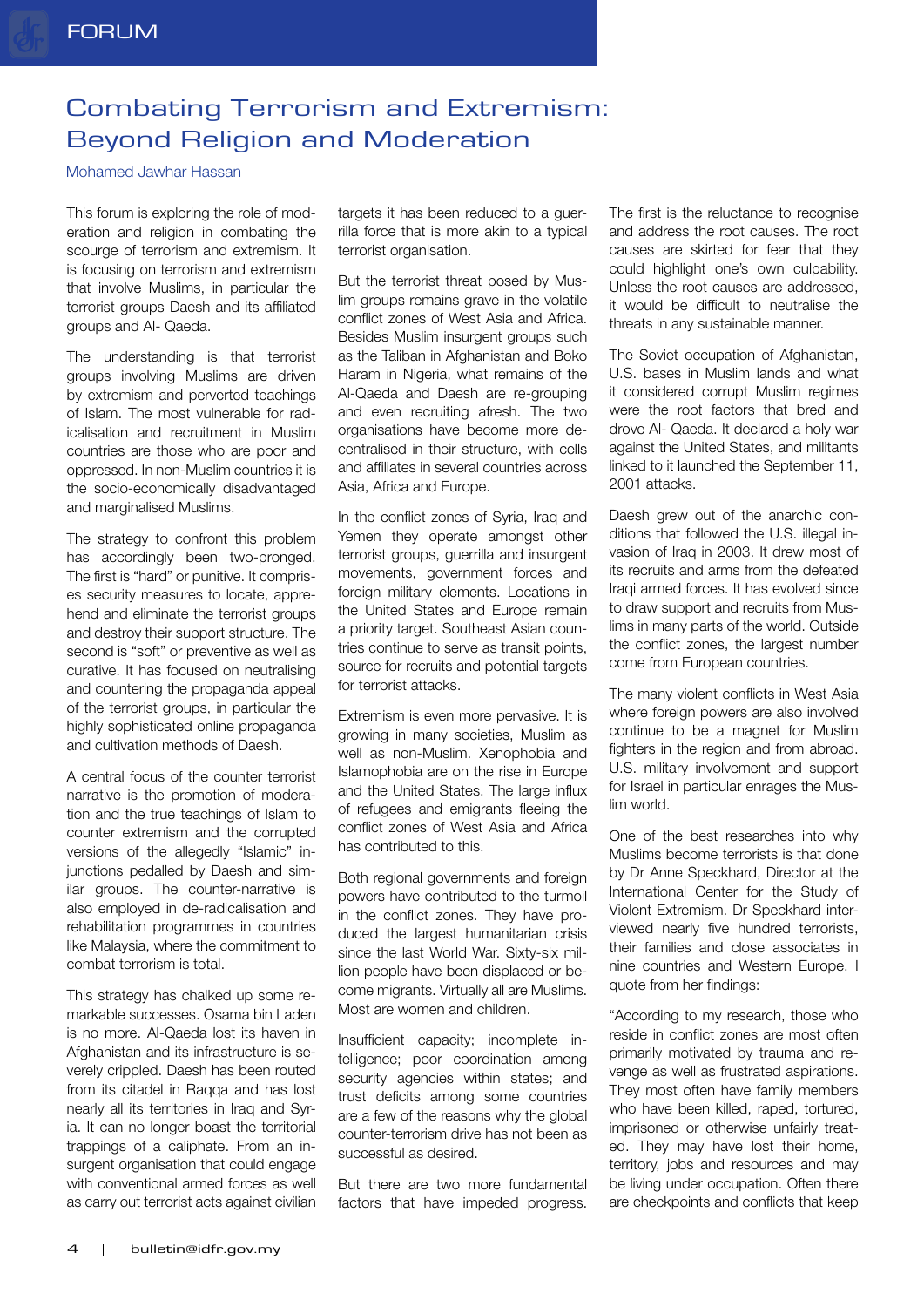them from engaging in their studies or block them from steady employment."

"They are angry, hurt and easily resonate to a group that offers to equip them to strike back. They often want their enemy to feel the same pain they do and even if they know their terrorist act may be futile in every other way, they may be willing to even engage in a suicide attack in order to express their outrage, make the enemy suffer similarly, and sometimes even to end their own pain. If they are highly traumatised, a suicide mission may offer them psychological first aid of a short-term nature – they can honourably exit a life overtaken by psychological trauma, painful arousal states, flashbacks, horror, anger, powerlessness, survival guilt and traumatic bereavement. If the group is good at selling suicide they may even believe that they immediately go to Paradise, also earn Paradise for their family members, and that they will reunite with lost loved ones by taking their own lives in a suicide attack."

In Europe, which is outside the conflict zones, her research showed that "marginalisation", "discrimination", "unemployment", "underemployment", "frustrated aspirations" and "anger over geopolitics" were among the significant motivations depending upon the country and the context. The largest number of people who joined the terrorist groups, over five hundred, came from Belgium.

The quote below is from an article which appears in *The Conversation*, the Australian media outlet which carries articles from the academic and research community:

"Observers in the West who want to claim that Islam is to blame for IS and use it as further proof that the religion is inherently violent, ignore other root causes of the moment."

"These include the history of European colonialism in the area; US and European support for a number of ruthless Middle Eastern dictators; and the insta-

bility created by the American invasion of Iraq after the events of September 11, 2001."

"It's juxtaposed against these recent events that groups such as IS dream of reconstituting what they romantically imagine as the powerful Islamic caliphate."

"The fact is that religion's ability to neatly differentiate between "believer" and "unbeliever", and between "right" and "wrong", makes it a powerful ideology. In the hands of demagogues, religious discourses – used selectively and manipulated to achieve a set of desired ends – are very powerful."

The second fundamental factor that has impeded progress in the global counter-terrorism drive is actions that continue to be taken by various powers that further aggravate the environment that breeds terrorism and extremism. These actions are taken even as concerted efforts are being made to contain the terrorist threat.

If there is a watershed event that triggered the rise of Muslim militant and terrorist movements it is the expulsion of the Palestinian people from their land following the establishment of Israel in 1948. Before 1948 there were hardly any terrorist organisations composed of Muslims. Neither did they dominate the terrorism landscape in the manner they do now.

This event was followed by other landmark events that ignited fresh waves of militant and terrorist activity. They include the illegal occupation and continuing annexation of Palestinian territory by Israel beyond the 1967 border; Soviet intervention in Afghanistan in 1979; Iraq's invasion of Iran in 1980; the U.S. attack on Afghanistan in 2001 and the invasion of Iraq in 2003; the contest for regional supremacy between Saudi Arabia and Iran; the Arab Spring that began in 2010 which quickly turned into the Arab Winter; and the Syrian civil war that broke out in 2011. Major powers

outside the region aided and abetted or were directly involved in these conflicts.

American policies and actions in West Asia have become even more interventionist in recent months. The recognition of Jerusalem as the capital of Israel on 7 December last year outraged not only Muslims but most of the world. Palestine has been threatened with further coercive measures. Intervention in the domestic affairs of Iran has become blatant.

These actions have further fuelled Arab, Iranian and Muslim anger. They worsen the ecosystem in which terrorism and extremism thrive.

The present counter-terrorism strategy has to be enhanced significantly if the scourge of terrorism among Muslims and to the rest of the world is to be eradicated effectively and sustainably. The existing hard and soft security measures are of critical importance. However they require to be situated within a more comprehensive and holistic approach that seeks to foster an environment in which terrorism will have no appeal and becomes irrelevant.

The mounting humanitarian catastrophe and bloodshed cry out for urgent action. West Asia has to be transformed from a region of sustained turmoil to a region of sustainable peace. This calls for a frank appraisal of the drivers of discontent, hostility and conflict at home and between countries in the region, and for the states concerned to address them squarely.

It also calls on foreign powers to desist from being very much a part of the problem even as they endeavour to help contain the terrorist threat.

Tan Sri Mohamed Jawhar Hassan is former Chairman and Chief Executive, Institute of Strategic and International Studies (ISIS) Malaysia. These are his personal views.

---------------------------------------------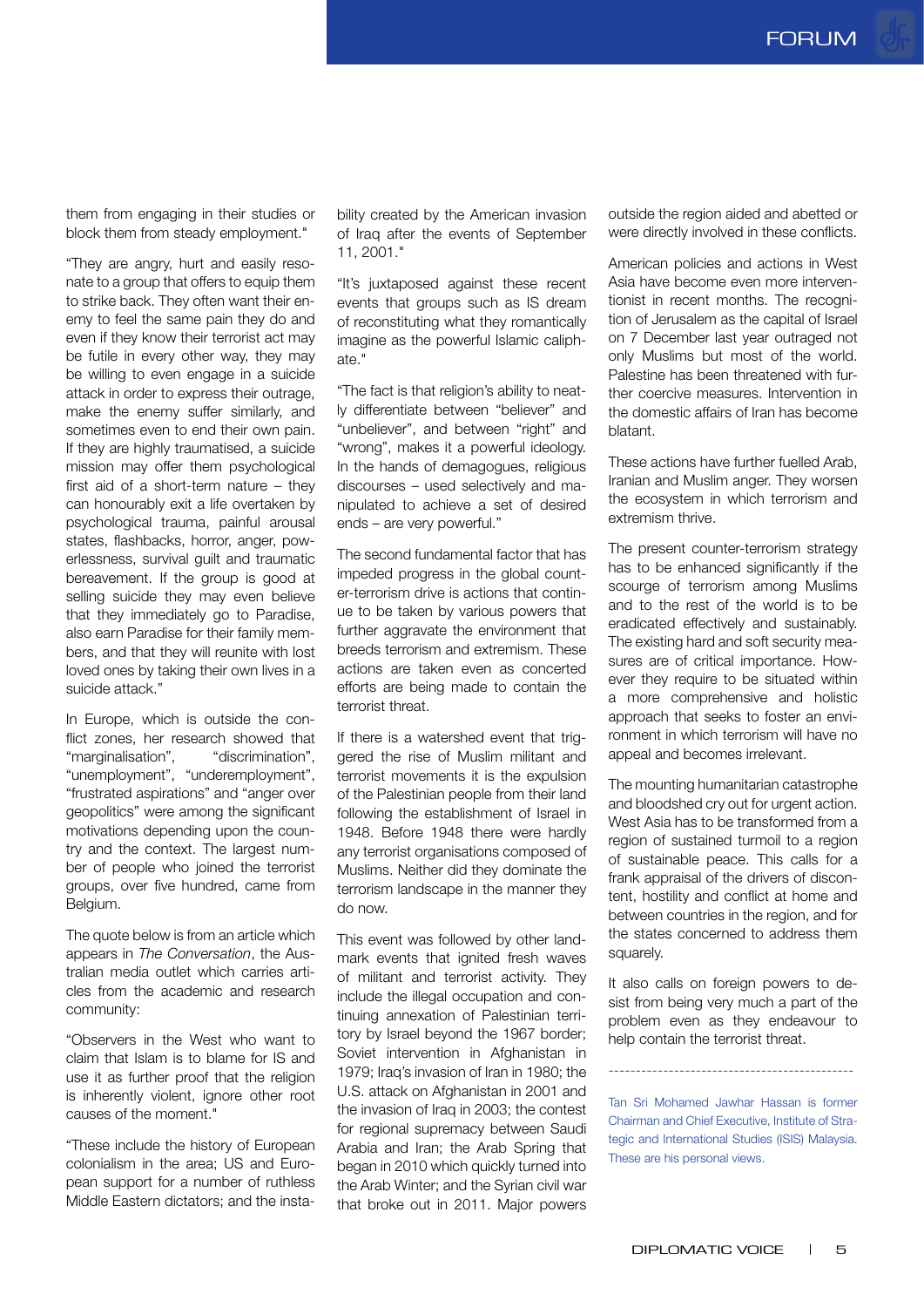# The Fourth Industrial Revolution and its Impact on International Relations

Norraihan Zakaria

#### Introduction

The Fourth Industrial Revolution, also referred to as 4IR is affecting every layer of society. Relations and interactions between and within state or non-state actors too are no exception. 4IR will require everyone to unlearn and relearn the way things are perceived and conducted in world politics. If the previous industrial revolutions are marked by certain inventions – steam engine in the first, electricity in the second and computer in the third – the cornerstone of 4IR is the digital revolution. The founder and executive chairman of the World Economic Forum, Professor Klaus Schwab characterizes 4IR as a revolution that has much more ubiquitous and mobile internet in compact but more powerful and cheaper sensors (Schwab, 2017: p. 7). Contrary to some views, he posits that 4IR has already begun and is not an extension of the Third Industrial Revolution. Instead, it is fusing the physical, digital and biological realms altogether. The velocity and scope of 4IR combined with emerging technological trends in Automation, Artificial Intelligence (AI), Big Data, Internet of Things (IoT), Machine Learning, and Robotics, among others, will fundamentally metamorphose the entire field of International Relations. These impacts need to be assessed so that states' readiness to face the future could be gauged.

#### What to expect in 2025?

Professor Schwab highlighted 23 specific technological advancements or tipping points that would hit mainstream society in less than ten years (Schwab, 2017: p.121-172). Among the tipping points are by 2025: the first implantable mobile phone is available in the market; the first government to utilize Big Data as sources for its census; the first AI machine on a corporate board of directors; the first 3D-printed car in production; the first 3D-printed liver transplant; the first artificial memory implanted in human brain; and the first human with genome intentionally altered is born. By

2025, driverless cars constitute 10% of the total number of cars on US roads, 90% of the world population have regular access to the internet and free unlimited storage, while 80% of them have their digital presence imprinted on the internet.

#### Impacts on International Relations

4IR combined with these groundbreaking technologies that are steering the hyper-connectivity between people and people, people and things, things and things at an exponential pace and beyond physical borders have five paramount impacts on international relations.

First, the diffusion of power from nation-states to individuals or loose networks of individuals will be accelerated. When powerful supercomputers in the form of smartphones are in almost everyone's pocket, virtually anybody could exert influence that would have been unthinkable in the past. Julian Assange of the WikiLeaks saga portrays how an individual is able to humble down a powerful state, the US government, by publishing thousands of secret files on Afghanistan, Iraq-war log, diplomatic cables and hacking the emails of a presidential candidate (Thuburn, 2018). Edward Snowden's intelligence exposé on internet and phone surveillance is another instance that demonstrates how an individual micro-action could be detrimental in destabilizing foreign relations of a nation-state. Whether it is on transparency, manipulation or disinformation of foreign policies, international relations are no longer under the sole purview of the nation-states.

#### Second, ubiquitous internet permits international relations to global scrutiny. President Trump's announcement on recognising Jerusalem as the capital city of Israel and ordering the move of US embassy from its current location in Tel Aviv to the holy city sparking worldwide outrage is a pertinent example.

Solidarity-with-Palestine protests are seen on the streets of Beirut, Jakarta, Istanbul and Kuala Lumpur. The fulminations of Trump's declaration are also shown in multiple social media platforms including by New Zealand singer-cum-songwriter, Lorde and US model, Bella Hadid. The US President's slur on tweeter, the claim of having a bigger and functional nuclear button than the North Korean leader too has been criticized as 'spasm of a lunatic' (CNBC, 2018). Beside public scrutiny, prompt and immediate feedbacks are often demanded on 24/7. Nation-states who fail to live up to public expectation are seen losing the control. Thus, 4IR will constantly be challenging the centrality of nation-states as the rational actors that determine what is good or bad for mankind.

Third, the international border of a nation-state will be more porous. Manufacturing, accommodation, food services, agriculture, transportation, warehousing and retail trade are among the most anticipated sectors to be severely hit by rapid cutting-edge advancements. PwC UK claims that by the 2030s, US risks 38% of its jobs to automation whereas Germany with 35%, UK with 30% and Japan with 21% (McKenzie, 2017). Automation is also believed to affect 56% of the total labour market in ASEAN-5: Cambodia, Indonesia, the Philippines, Thailand and Vietnam (McKenzie, 2017). The replacement of human jobs with automation, Robotics or AI reduces huge labour costs and eventually slows down Foreign Direct Investments (FDIs) from coming into the 'cheap-labour' nations. With thousands of worldwide jobs affected, job seekers are expected to turn to online labour platforms for potential and future employments. Workers get hired to work for companies which are based in other states without leaving their own countries. The porosity of borders enables virtual workers to cross inand-out international frontiers without valid visas or working permits and in the absence of immigration or customs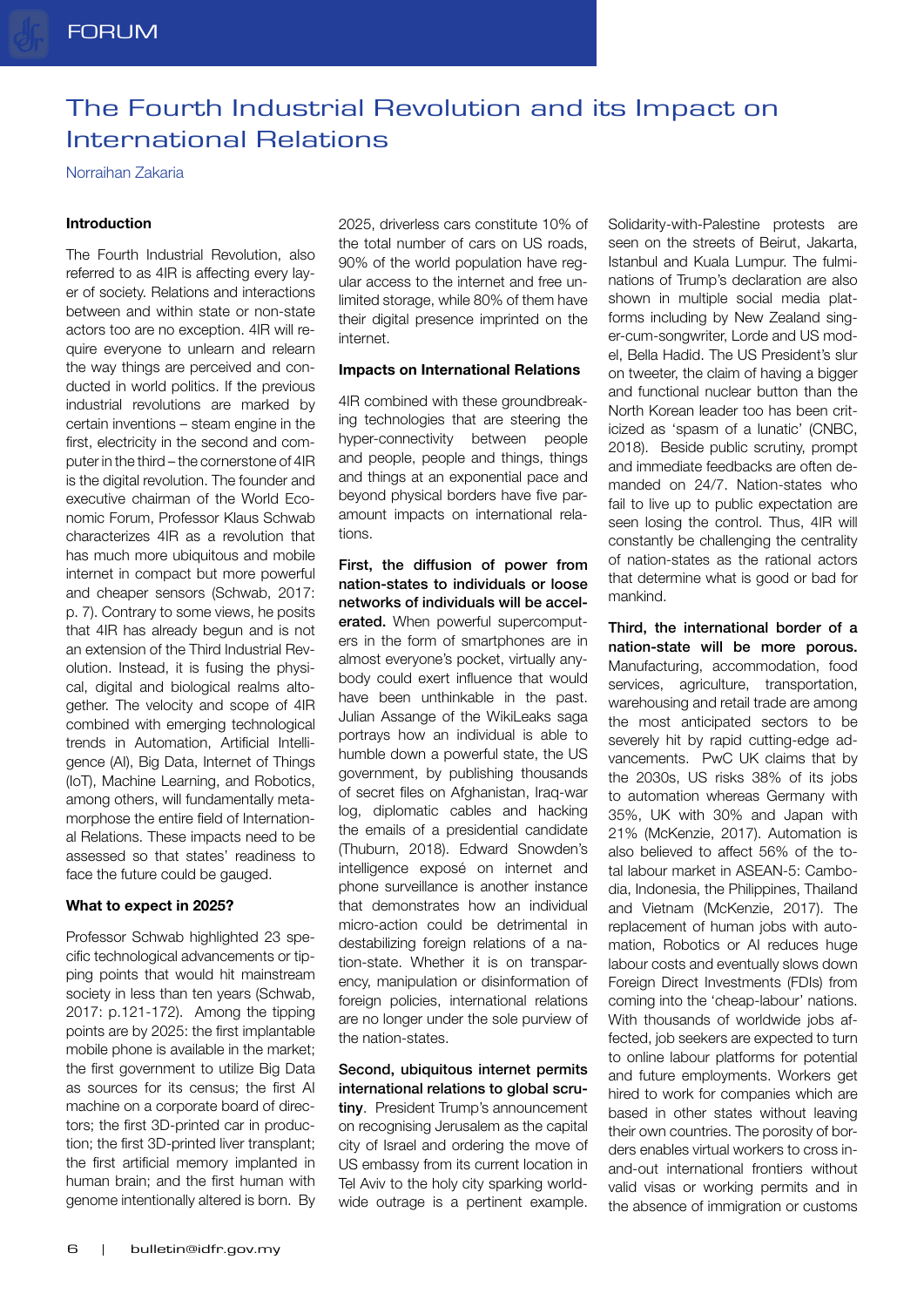clearance. Hence, having multiple jobs and job hopping would be the 'new normal'.

Fourth, the domestic and international political domains are blurring. The issues surrounding virtual or online workers could accentuate the blurring of these two realms. In the case of virtual workers, online platforms are not the real employers. Who then safeguards the workers' entitlements, pensions, basic rights or minimum wages? Which labour laws are applicable to them: their countries of origin or the countries where the companies are based? Are virtual workers subject to certain taxes? If so, who collects them? The current model of employment which houses the employer-employee relationships under a domestic territory could not accommodate the issues associated with virtual workers. In 2016, two UK drivers won a lawsuit against UBER claiming that their basic rights of sick pay, holiday pay and a guaranteed minimum wage were denied (Johnston, 2016). The groundbreaking decision signifies a monumental victory not just for the two drivers but 40,000 UK drivers who are no longer classified as self-employed workers, but as employees of UBER (Johnston, 2016). As the domestic-international political lines are blurring, collaborations between state and nonstate actors that supersede the traditional dichotomy become mandatory.

Fifth, the scope of power politics will be further widened. The classic claims of Thucydides, 'power is the final arbiter' and 'might makes right' still prevail in today's International Relations. The scope of power politics nonetheless, has been expanded to consolidate military might, economic dominance, political supremacy and AI advancements. The span of power politics cuts across land, sea, space and cyber space. Machines or robots that have human-like abilities are often perceived as make-believe in movies. However, the convergence of machines with human capabilities has finally arrived with 4IR.

Tomorrow's wars are not just fought by drones but by machines with human cognitive ability and intelligence. The future of arms race will be in the domain of AI. As Russian President Vladimir Putin aptly puts it, the development of AI brings huge opportunities and unpredictable threats but "whoever becomes the leader in this sphere will be the ruler of the world" (Meyer, 2017).

#### Recommendations

No single nation-state is capable of facing the magnitude of these prime impacts alone. Nation-states have to adapt and lodge several key action plans to cushion the tsunami-like-effects of 4IR:

Regular dialogues with major stakeholders are a must. As broached by TN50, the era of the government knows everything has ended. Policymakers ought to be in the lead to engage with the players in industries, businesses, education sectors, non-governmental organisations, think-tanks, researchers, societies and informed individuals so that the depth of the impacts could be assessed and plans to address them could be drafted.

The stakeholders' dialogues should be venturing more into the opportunities rather than fearing from it. 4IR is not merely about risks. Despite the anticipation of vast job losses, major breakthroughs in health sciences, Robotics, AI too help to improve the quality of millions of lives.

Heavy investments in education ought to be among the top priorities to prepare the readiness of the people in embracing massive unemployment. Teaching, learning and training for every layer of society must integrate the agenda of 4IR. Therefore, some skills that were acquired in schools, colleges or universities before should be replaced with new needed specific skills.

Nation-states need to utilize Big Data

to decipher, monitor and determine the behaviours and values of individuals or loose networks of individuals. This vital information could assist nation-states to face potential threats, manage future crisis and tabulate certain de-radicalization programmes.

#### **Conclusion**

Everybody will be impacted by 4IR regardless of which generation one belongs to. Despite the colossal challenges, the seed to embrace these impacts needs to be implanted today rather than tomorrow.

---------------------------------------------------------

#### References

CNBC. 2018. North Korea scoffs at Trump's 'nuclear button' tweet. https://www.cnbc. com/2018/01/16/north-korea-scoffs-at-trumpnuclear-button-tweet-says-it-was-the-spasm-ofa-lunatic.html (accessed on 23 January 2018).

Johnston, C. 2016. Uber drivers win in key employment case. http://www.bbc.com/ news/business-37802386 (accessed on 23 January 2018)

McKenzie, F. 2017. The Fourth Industrial Revolution and International Migration. www.lowyinstitute.org/publications/fourth-industrial-revolution (accessed on 22 December 2017).

Meyer, D. 2017. Vladimir Putin Says Whoever Leads in Artificial Intelligence Will Rule the World. http://fortune.com/2017/09/04/ai-artificial-intelligence-putin-rule-world/ (accessed on 23 January 2018).

Schwab, K. 2016. *The Fourth Industrial Revolution*. New York: Crown Business.

Thuburn, D. 2018. Julian Assange: Wikileaks' fugitive anti-hero. https://sg.news. yahoo. com/julian-assange-wikileaks-fugitive-anti-hero-101229224.html (accessed on 12 January 2018).

---------------------------------------------------------

Associate Professor Dr. Norraihan Zakaria is a Principal Researcher with the Centre for Political Studies and Economic Diplomacy at IDFR. She is on secondment from Universiti Sains Malaysia.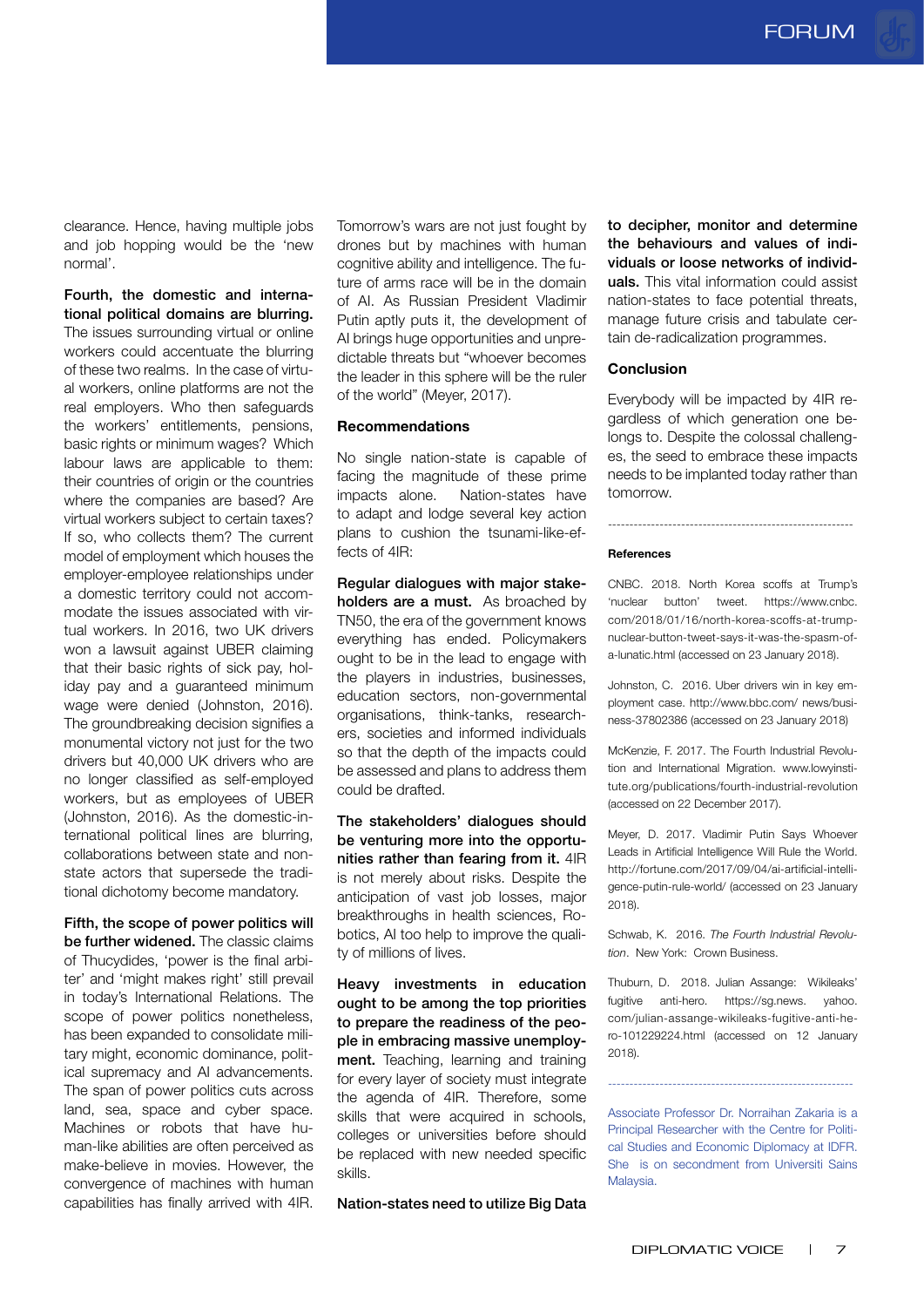# Malaysia-Lao PDR Bilateral Relations at an All-Time High

Johan Arief Jaafar

Malaysia and the Lao People's Democratic Republic established diplomatic relations on 1 July 1966. Over the past 51 years, Malaysia places importance to its very close and friendly relations with the Lao PDR.

On the bilateral front, His Excellency Mr. Saleumxay Kommasith undertook his first Official Visit to Malaysia since his appointment as the Minister of Foreign Affairs of the Lao PDR from 16 to 18 March 2017. While in Malaysia, His Excellency Saleumxay had the opportunity to visit IDFR. Besides training our Malaysian diplomats, the Institute has also trained Malaysian Technical Cooperation Programme (MTCP) participants from Lao PDR.

The year 2017 also witnessed the Official Visit to Malaysia by His Excellency Dr. Thongloun Sisoulith, Prime Minister of the Lao PDR from 9 to 10 May 2017 accompanied by several Ministers including His Excellency Saluemxay Kommasith. It was also His Excellency Dr. Thongloun Sisoulith's first Official Visit to Malaysia in his capacity as the Prime Minister of the Lao PDR since his appointment in April 2016.

Emphasis of the Visit was on efforts to expand economic cooperation as well as to promote regional and international understanding on issues of mutual interest. Among the highlight of the Official Visit was the Malaysia-Lao PDR Business Forum held on 9 May 2017 which was attended by more than 400 participants representing 200 companies which indicated strong interest from the Malaysian business community to invest in the Lao PDR.

During the Official Visit of His Excellency Dr. Thongloun, the MoU on Science and Technology Cooperation was signed between Malaysia and the Lao PDR. The Official Visit also concluded on a very high note when His Excellency Dr. Thongloun had an Audience with His Majesty Yang di-Pertuan Agong Sultan Muhammad V at Istana Negara.

In terms of foreign investment, Malaysia is ranked as the fourth largest foreign di-

rect investor in the Lao PDR with Malaysia's investments valued at over USD1 billion through 103 registered projects. In 2016, Malaysia's bilateral trade with the Lao PDR recorded an increase of 74.5 per cent amounting to USD31 million compared to USD17.7 million in 2015.

Malaysian companies have also continued to flourish in Lao PDR. For instance, Savan Pacifica Development Co. Limited, which is the concession holder that operates the Special Economic Zone (SEZ) of Savan-Seno Special Economic Zone, Savan Park (Zone C) has managed to attract 55 license investors to establish their businesses there at the investment value of USD132 million. Several additional Malaysian companies have reportedly also shown interest to invest in Savan-Seno Special Economic Zone after the Malaysia-Lao PDR Business Forum.

With the first ever dry port in Lao PDR operating in Savan Park, it would facilitate transportation of goods and materials linking seven countries by land, namely Singapore, Malaysia, Thailand, Vietnam, Cambodia, Myanmar and China.

As quoted in Lao PDR's English newspaper, *Vientiane Times* on 7 September 2017, in the Savan-Seno Special Economic Zone alone, some 4,163 people have been employed, of whom 4,069 are Laotians. This has certainly benefited Lao PDR and the local community in Savannakhet province.

Another Malaysian company, Mega First Corporation Berhad is involved in the construction of the Don Sahong Hydropower Project located in Champasak Province (bordering Cambodia). The project is scheduled to be completed by December 2019 and expected to generate 260 Mega Watt of electricity upon completion.

Energy cooperation is another vital element in the bilateral cooperation between Malaysia and Lao PDR. The signing of the Energy Purchase and Wheeling Agreement involving Lao PDR, Thailand, Malaysia and Singapore during the 35<sup>th</sup> ASEAN Ministers on Energy Meeting in Manila, the Philippines from 25 to 29 September 2017, would pave the way for Malaysia to purchase up to 100 Mega Watt of electricity from Lao PDR, which would be transmitted through Thailand by 2018. The multilateral power trade arrangement is in the initial stage of the ASEAN Power Grid initiative, which is a flagship project under ASEAN Vision 2020. The project is aimed at enhancing energy security in ASEAN through the establishment of a network of interconnections between the ASEAN Member **States** 

In view of the changing global financial landscape, the Lao PDR sees its graduation from the LDC status by 2020 as an opportunity to demonstrate the effectiveness and success of its public policies and economic performance. As such, the 8<sup>th</sup> National Social Economic Development Plan (NSEDP) 2016-2020 was formulated to assist in the graduation of Lao PDR from the LDC status.

Malaysia has indeed contributed to the efforts of Lao PDR to graduate from its LDC status by providing assistance to the country, especially on capacity building for human capital and resource development through the MTCP and Malaysian Defence Cooperation Programme (MDCP). To date, more than 2,000 participants have attended the MTCP and MDCP courses conducted by various Ministries and Agencies in Malaysia.

Mr. Johan Arief Jaafar is the First Secretary at the Embassy of Malaysia in Vientiane, Lao PDR. Prior to that, he was in the OIC and Regional Cooperation Division at the Ministry and a Long Term Delegate during the 70<sup>th</sup> United Nations General Assembly (UNGA) in New York, 2015. He wishes to take this opportunity to humbly express his appreciation to all senior officers who have guided him at the Ministry.

---------------------------------------------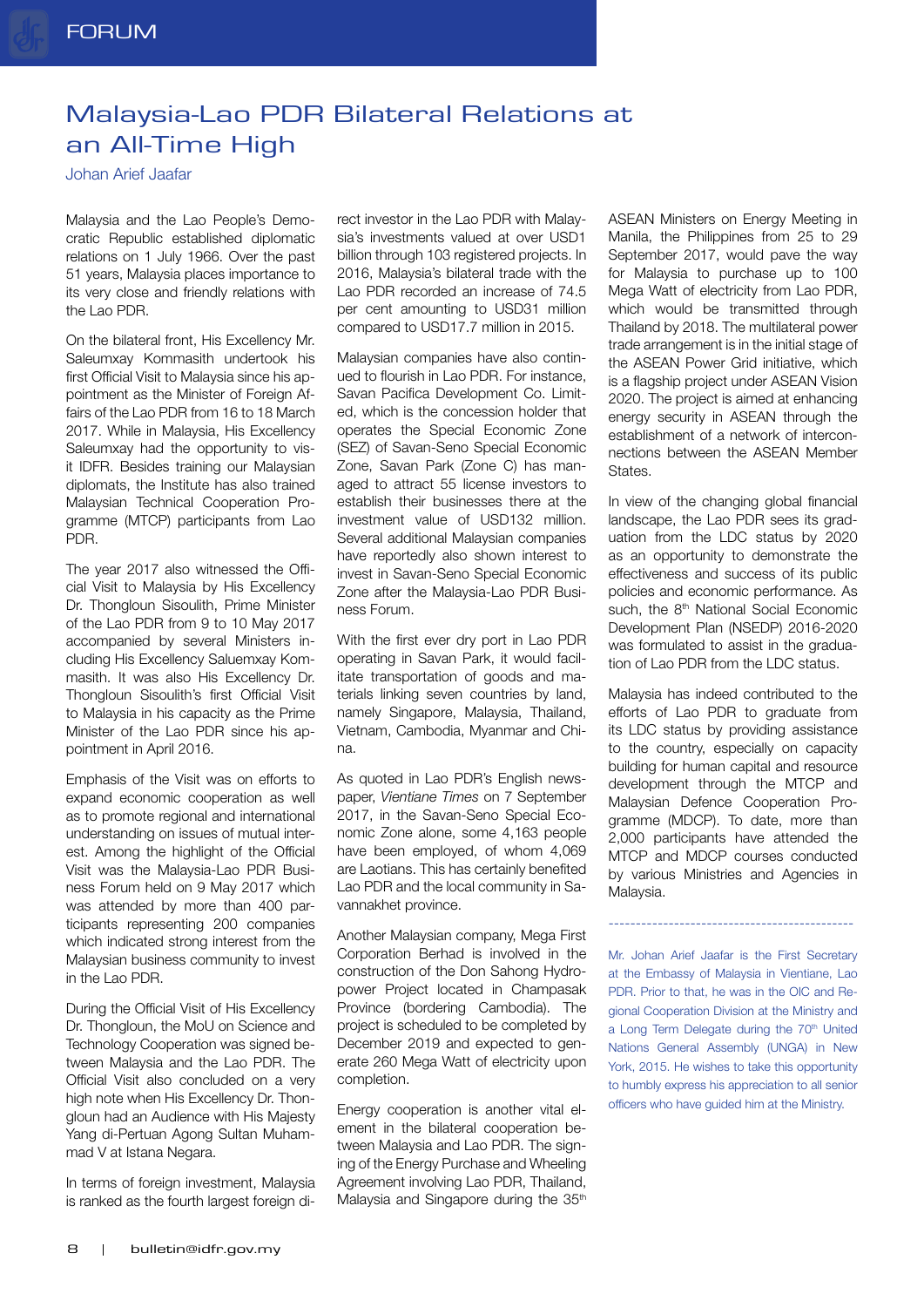## Knowledge Sharing Session on Making Sense of the Fourth Industrial Revolution

According to Professor Klaus Schwab, founder and Executive Chairman of the World Economic Forum and author of *The Fourth Industrial Revolution* book, the world is on the verge of a technological revolution. The Fourth Industrial Revolution, he said, is characterized by a fusion of technologies and he provided examples of dramatic changes happening around us – ubiquitous, mobile supercomputing. Intelligent robots. Self-driving cars. Neuro-technological brain enhancements. Genetic editing.

In order to enhance the knowledge of junior and mid-level officers of the Ministry of Foreign Affairs on the topic, IDFR organised a special knowledge sharing session on 26 January 2018 at the Ministry. The session, titled *Making Sense of the Fourth Industrial Revolution*, was led by Mr. Rushdi Abdul Rahim, Senior Vice President of the Malaysian Industry-Government Group for High Technology and Editor-in-Chief of *my-Foresight*, Malaysia's national foresight magazine.

According to Mr. Rushdi, the Fourth Industrial Revolution is driven by exponential advancement in technologies, including artificial intelligence and robotics, space technologies, biotechnology, neurotechnology and the In-

ternet of Things. As a result, among others, technology will be ubiquitous – for example, technology will have ingrained itself into every sphere of human technology; smarter – e.g, technology will understand the data that they are processing; social – for instance, humans will form emotional attachments to technology; and combining in new ways – namely, devel-

opment of new and novel applications of usage. In the future, we will see the rise of machines such as robots, which in terms of productivity, will be cheaper, faster and more efficient. Large number of work will also be at risk of being replaced by automation. In Malaysia, the semi-skilled workers will be most at risk.

Some countries are already preparing for these changes. According to Mr. Rushdi, France, for example, plans to end sale of gas and diesel cars by 2040. India plans to sell only electric cars by 2030. Twenty five per cent of buildings in Dubai should be 3D printed by 2030.

Currently how the transformation will unfold is still unclear. However, to quote



Professor Schwab again, "the response to it must be integrated and comprehensive, involving all stakeholders".

Mr. Rushdi added that among the challenges with regards to the public sector will be adaptive and innovative culture and value, leadership in a digital and complex world, and optimising talent of people.

The session also drew the interest of Raja Dato' Nushirwan Zainal Abidin, Deputy Secretary General (Bilateral), Dato' Mohd Ashri Muda, Chief of Protocol, and several other senior officials of the Ministry.

## Special Lecture on Malaysia-Africa Relations

On Wednesday, 28 February 2018, a special lecture titled *Malaysia-Africa Relations: Significance to Malaysia's Interest* was organised for officers of IDFR. The speaker was Ambassador Dato' Abdul Aziz Harun, Director of the Centre for Languages and Cultural Diplomacy, who delivered his insights on various aspects of Malaysia-Africa Relations.

Dato' Abdul Aziz is a seasoned diplomat with first-hand knowledge of Africa. He had served as First Secretary in Lagos (now Abuja), Nigeria. He was then

made Undersecretary of the Administration and Security Division and later, became Undersecretary for Africa Division at the Ministry of Foreign Affairs.

In his lecture, Dato' Abdul Aziz enlightened the audience with the general overview, history and background of Africa which is the world's second largest continent in the world after Asia with a total land area of approximately 11,724,000 square miles, and highlighted, among others, the economic and political issues affecting the African

continent such as poverty, endless conflicts, terrorism, war and political violence.

He then touched on the relations between Malaysia and Africa which was formally established after Malaysia's independence in 1957. Our earliest diplomatic Missions in Africa were in Cairo in 1958 and Lagos in 1965. In general, Malaysia's engagement with Africa has largely been under the umbrella of South-South Cooperation, and also the Smart Partnerships through the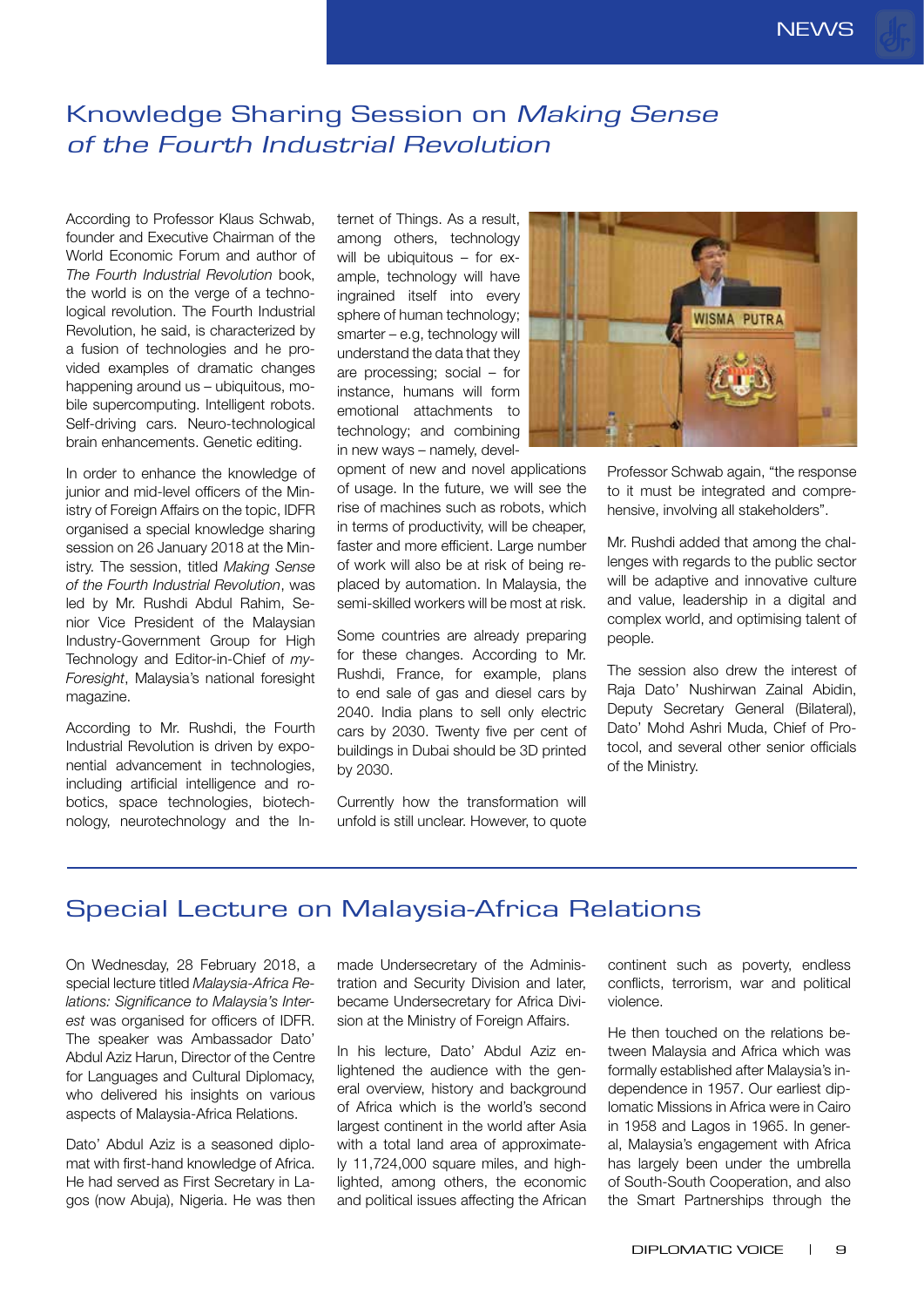

Langkawi International Dialogue and the Southern Africa International Dialogue.

Regardless of the various issues affecting the continent, Dato' Abdul Aziz remarked that the African continent has made an impressive economic progress since the last decade. He also highlighted Malaysian companies' investments in Africa, which include Petronas, UEM, IRIS and Sime Darby Plantation. He added that Malaysia's main exports to Africa include electrical products, machinery, palm oil and refined petroleum products, while Africa's top exports to Malaysia are agriculture products, including cocoa beans, minerals, fruits and natural rubber. According to Dato' Abdul Aziz, the bilateral trade between Malaysia and Africa is expected to surge in the future due to Malaysia's growing influence and presence in the continent.

Dato' Abdul Aziz ended his lecture by sharing about the "5-year Plan with Africa" proposed during the Africa Business Day 2016 by the Minister of International Trade and Industry, which will be led by MATRADE and the Dean of the African Foreign Heads of Mission. The objective is to increase the growth of annual trade between Malaysia and the African region from 10% to 15%; to increase imports from Africa; and to double the trade volume between Malaysia and the African Continent from US\$8 billion in 2015 to US\$16 billion by 2021. Dato' Abdul Aziz also suggested for both Malaysia and Africa to have periodic meetings and visits at various levels and for Malaysia to establish trade agreements with key countries or largest economies in the African continent in order to boost trades and investments.

## SPKM: Pre-Posting Orientation Course for Home-Based Staff and Spouses 1/2018

Highly competent and professional home-based staff are extremely crucial in ensuring the effectiveness of service delivery at Malaysian Missions and its related agencies abroad. For this reason, IDFR recently organised the first series of *Sistem Pentadbiran Kerajaan Malaysia (SPKM): Pre-Posting Orientation Course for Home-Based Staff and Spouses* for the year from 5 to 14 February 2018. The course was offered to officers from Grade 41 and above and their spouses to assist them in enhancing and developing their diplomatic skills and knowledge.

The course was attended by officers from the Prime Minister's Department, Malaysian Armed Forces, Ministry of International Trade and Industry, Immigration Department of Malaysia, Malaysian Nuclear Agency, Malaysia External Trade Development Corporation, Tourism Malaysia, Majlis Amanah Rakyat, Malaysian Palm Oil Board, and Malaysian Investment Development Authority.

Among the modules conducted were *Malaysia's Foreign Policy; Cross Cultural Awareness; Grooming and Social Etiquette; Consular Work at Mission*, as well as *Administrative and Security Matters at Mission*. Two new modules were also introduced: *Malaysian Culinary Arts* and *Enhancing Personal Security.* 

The objective of the *Malaysian Culinary Arts* module was to guide the participants on how to cook several authentic Malaysian dishes and to plate them in a presentable manner. Organised specifically for the spouses, the cooking class was led by Chef Florence Tan and it was held at Rebung Restaurant on 7 February 2018. Chef Tan demonstrated to the participants on how to prepare an appetizer – *pie tee,* two main dishes – *gerang assam* fish and spicy creamy prawns with pineapple, and a dessert – *kuih seri muka*. They were also given tips on how to cook certain dishes using limited ingredients, as they may not be able to find all the ingredients needed in the country that they are posted to.

The *Enhancing Personal Security* module, which was held on the same day, started with a talk by Inspector Gurmeet Singh A/L Sukhdav Singh from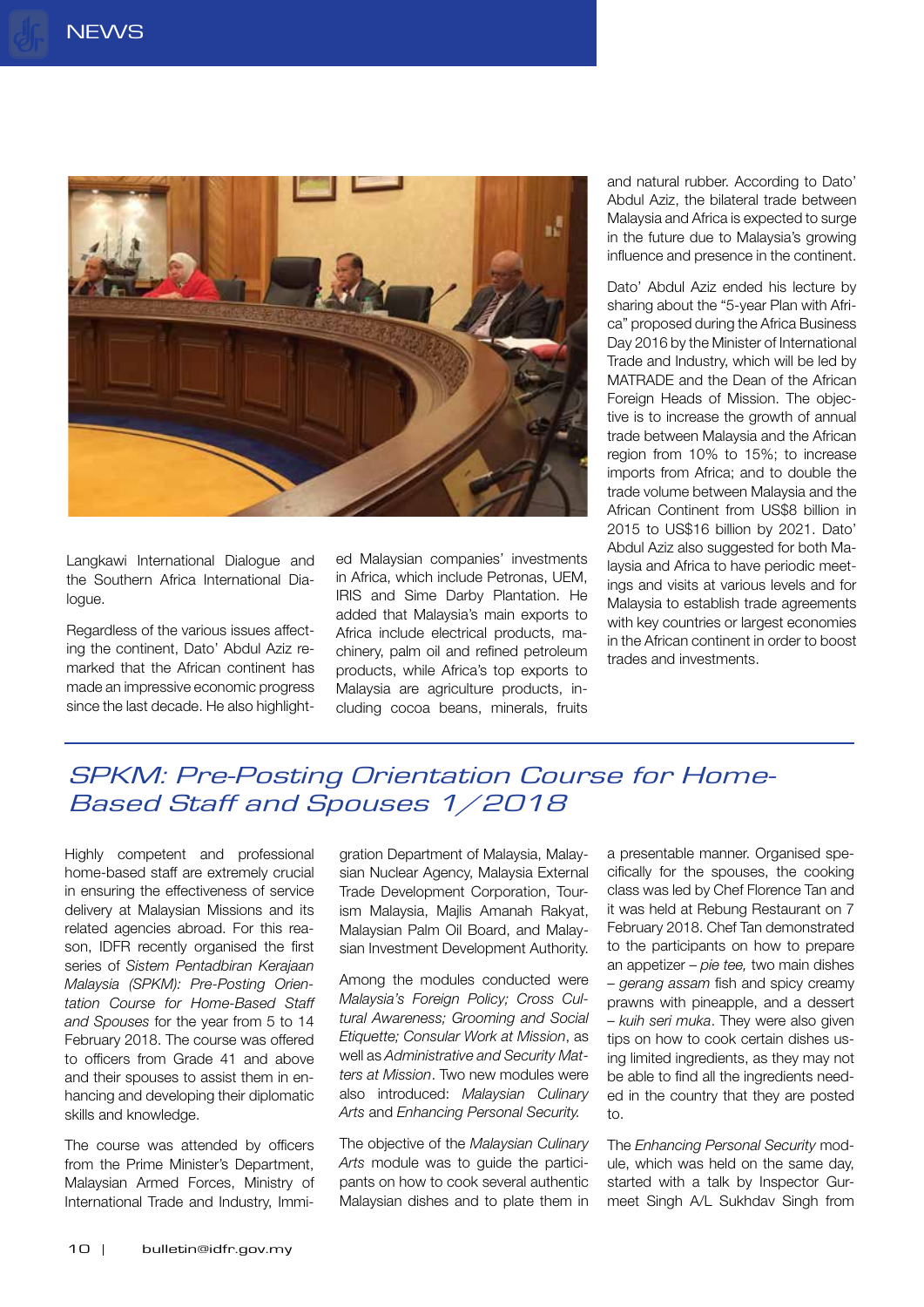

the Royal Malaysia Police. Among the topics covered were on personal safety aspects during overseas assignments and safety precautions that need to be addressed when dealing with emergency situations. This was followed by a martial arts demonstration by Sergeant Nozlan Osman, Corporal Sebastian Anak Luni and Corporal Charles Bin Patrick. The participants really enjoyed learning the various techniques to defend themselves in cases of emergency.

The closing ceremony for the course was held on 15 February, and the certificates were presented to the participants by Encik Aiyub Omar, Director of the Centre for Leadership, Negotiation and Public Diplomacy

"With the skills and knowledge in diplomacy and international relations learned from the course, I am now more confident in discharging my duties at post. Thus, further enhancing my professionalism."

> Dr. Siti Najila Mohd. Janib *Science Attaché at the Embassy of Malaysia, Vienna*

## IDFR's Strategic Partnership with Local Universities

Since its establishment in 1991, IDFR has endeavoured to excel not only in the area of training but also providing analytical insight into foreign policies issues which have direct or/and indirect impact to Malaysia. This is consistent with IDFR's mission to strive towards transforming the Institute into a renowned foreign policy think tank vide extensive research and publications. In achieving these missions, IDFR has embarked on forging strategic partnerships with local universities, *inter alia*, as a platform to catapult academic excellence in training and field of research.

Currently, IDFR has established formal collaborations with two local universities, namely Universiti Kebangsaan Malaysia (UKM) and Universiti Teknologi MARA (UiTM). The Memorandum of Agreements (MoA) on the collaborations were signed in 1999 and 2017 respectively.

The IDFR-UKM strategic partnership was in fact the first collaboration between the Institute and a local university. The partnership is focused on cooperation in offering a joint Master Degree in Strategy and Diplomacy, where participation for this programme, albeit open for all, provides opportunity for Ministry of Foreign Affairs' mid-level diplomats to pursue their academic excellence.

The newest collaboration with local universities is with Universiti Teknologi MARA (UiTM). The Memorandum of Agreement was signed between IDFR and UiTM in November 2017. The scope of strategic partnership is not only focused on providing academic excellence but has been widened to include mutual understanding in cultural and scientific thoughts as well as personnel exchange. This MoA has further strengthened IDFR's quest to become a renowned think tank specialising in foreign affairs. This was envisioned in the terms of reference of the MoA where both sides shall not only embark on research and analytical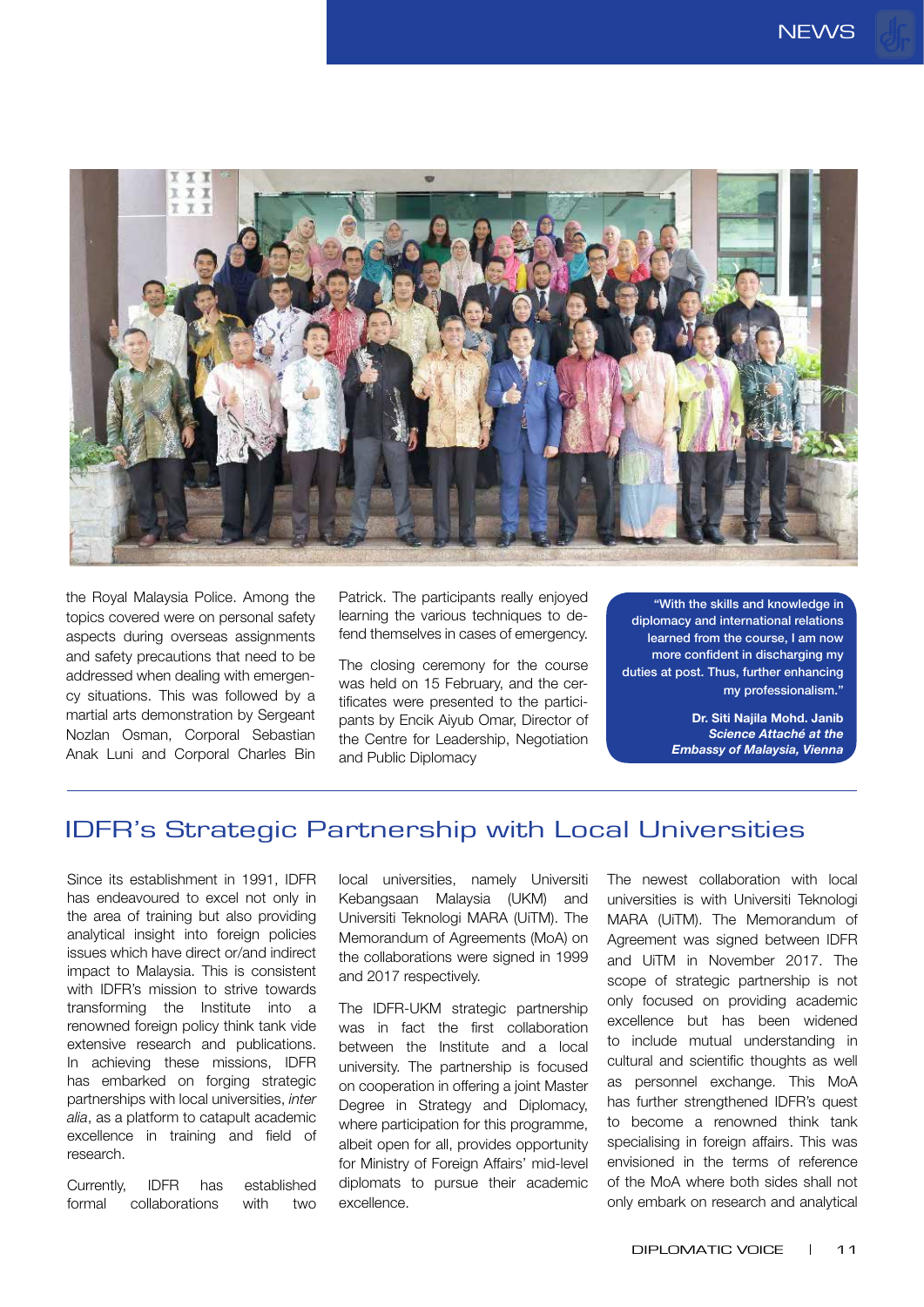

studies but shall also take initiatives to protect the intellectual properties of those studies for future benefits of both sides.

IDFR is currently progressively pursuing strategic collaborations with other local universities. Discussions have been initiated with Universiti Malaya (UM), Universiti Malaysia Sabah (UMS), Universiti Utara Malaysia (UUM) and Universiti Malaysia Sarawak (UNIMAS). Scope of the collaborations shall be centred on providing academic excellence opportunity for serving diplomats, academic cooperation in organising courses, mainly the Diploma in Diplomacy (DiD) for the Ministry's junior diplomats, Malaysian Technical Cooperation Programme (MTCP), internship for the universities' students at IDFR and organising intellectual forum, discourses and seminars.

In parallel with the abovementioned initiatives, IDFR has also conducted continuous restructuring process to facilitate its strategic partnership with these local universities as well as other think-tanks. The establishment of the Special Projects Division to spearhead all IDFR's transformation initiatives befitting the purpose of ensuring apposite planning and efficient implementation. The Division is also tasked to incubate discourses in unconventional niche areas of studies and research, namely counter-terrorism, illegal immigrants, non-traditional security threats, ocean and space technology, climate change and aerospace technology. These are amongst subject matters which embody the ongoing Fourth Industrial Revolution gradually gaining tract in the development planning of the nation. Hence, to transform IDFR into a think-tank, quality and excellence are prerequisite requirements which command fullest and uncompromised attention.

## Future Diplomats Peacegame 2017

It was my great honour to represent Malaysia as one of the participants at the inaugural *Future Diplomats Peace-Game 2017* in Abu Dhabi on 1 and 2 November 2017. Since 2013, the *Foreign Policy* magazine annually convenes leading minds in public governance, international affairs, business and media to "game out" ways to resolve conflicts and issues in the most peaceful manner and without inflicting war.

Believing in the importance of engaging with the next generation of foreign policy makers, this time *Foreign Policy* invited 27 participants from different parts of the world to brainstorm and explore creative ways of maintaining peace in the face of rising threats. The partic-

ipants were mostly junior diplomats at their respective Foreign Ministries and the remaining few were senior students of international affairs from world-renowned institutes. It was even more humbling for me as I was the only representative from the Southeast Asian region.

Considering the rising vulnerabilities concerning cyber security, the subject was chosen as the theme for *Peace-Game 2017*. This was also due to the fact that the corresponding international legislation and shared norms are still lacking at the moment.

On the first day, the participants were briefed by the experts on the fundamentals of cyber security and its intensifying threats. The sessions centred on the technical aspect, the existing international framework in addressing the threats and case studies on major cyber-attacks in recent history. It was astounding to note that most of the attacks occurred not because the perpetrators were equipped with advanced capabilities but more so because the victims failed to adhere to the minimum level of defensive mechanism. This was particularly the case when Sony Pictures was hacked by the Guardian of Peace in 2014 and led to the personal communication among the employees to be leaked on the internet.

The second day proceeded with a sim-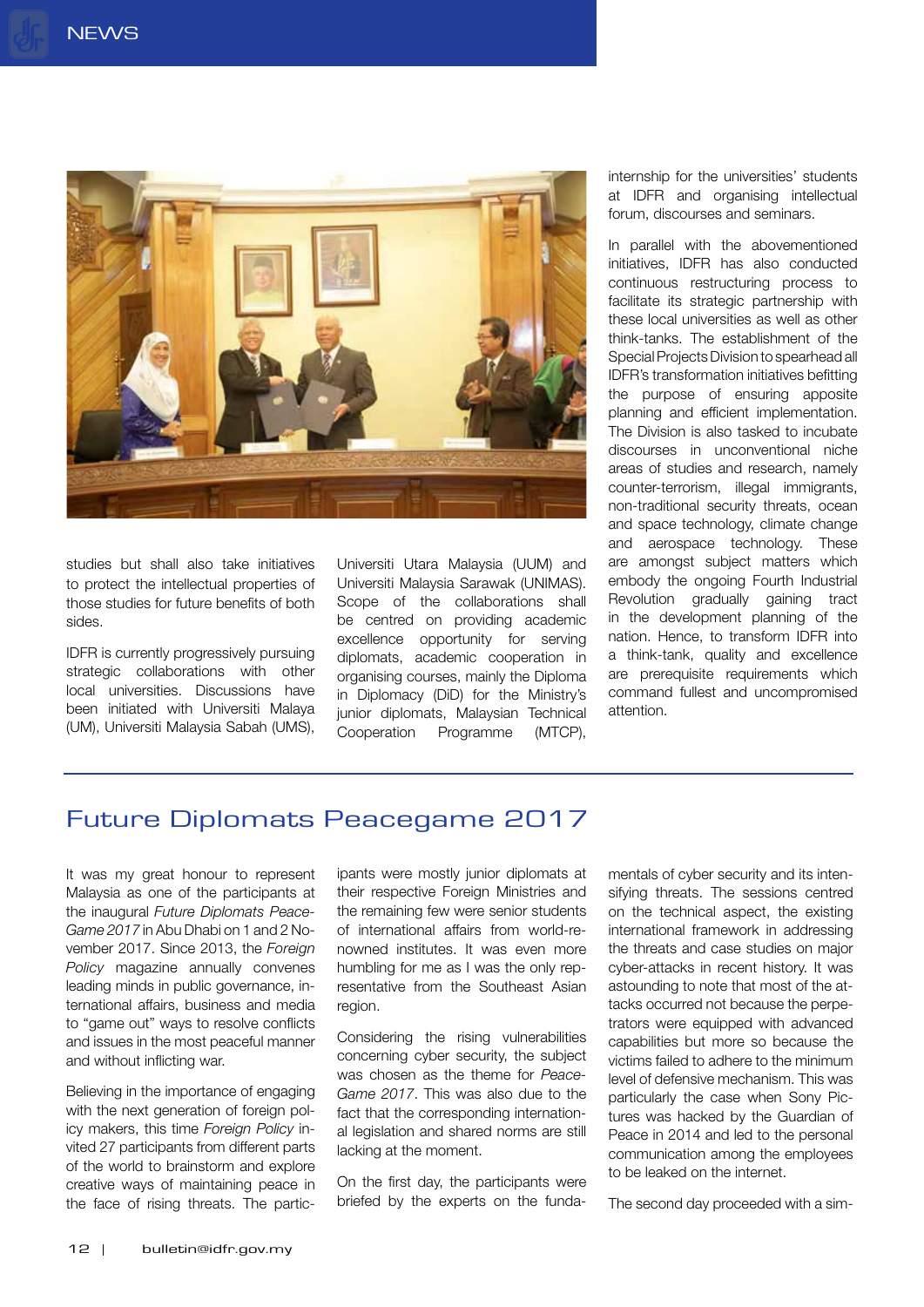

ulation whereby the participants were paired and given the role to represent a country or the UN or the EU (I was paired with the participant from Morocco to represent the EU). A scenario was then given by the moderator and the objective was to produce an outcome that would be favourable to all while contributing to the international framework in dealing with cyber-attacks. The disastrous effect of the attack against Saudi Arabia's oil infrastructures and the loss of lives *(the scenario)* triggered us to discuss and eventually agreed with the resolution of having a non-binding UN-led international framework which would oblige affected states to share the necessary information with the view of preventing future attacks from taking place *(the outcome).*

Despite the limited duration of the programme, I found the experience to be very enriching. With the advent of the Fourth Industrial Revolution, the further advancement of technology would only expand the cyber space and it would be matched with threats of greater magnitude. As cyber security is expected to take centre-stage at the international fora in the immediate future, it would be a tremendous advantage for diplomats

to equip themselves with a certain level of knowledge on cyber security, particularly considering that nation-states are likewise, expected to engage and negotiate actively in addressing imminent cyber threats and achieve common objectives.

Mr. Muhammad Azhari Azmi was a participant of the Diploma in Diplomacy 2017 programme.

----------------------------------------------

## Strategic Analysis Course for Malaysian **Participants**

The Centre for Political Studies and Economic Diplomacy recently concluded its first training programme for 2018. The *Strategic Analysis Course for Malaysian Participants* was held from 13 to 16 March 2018.

The course was designed to enhance the participants' knowledge on strategic thinking and security analysis, as well as to expose them to the changing political, security and strategic environments of the modern world.

The programme was attended by 23 officers from the Ministry of Foreign Affairs, Prime Minister's Department, Ministry of Defence, Ministry of International Trade and Industries, Ministry of Finance, Ministry of Science Technology and Innovation, Ministry of Higher Education, Public Service Department, Royal Malaysia Police, Royal Malaysian Air Force, Royal Malaysian Navy, Royal Malaysian Customs Department, Malaysia External Trade Development Corporation, Malaysian Nuclear Agen-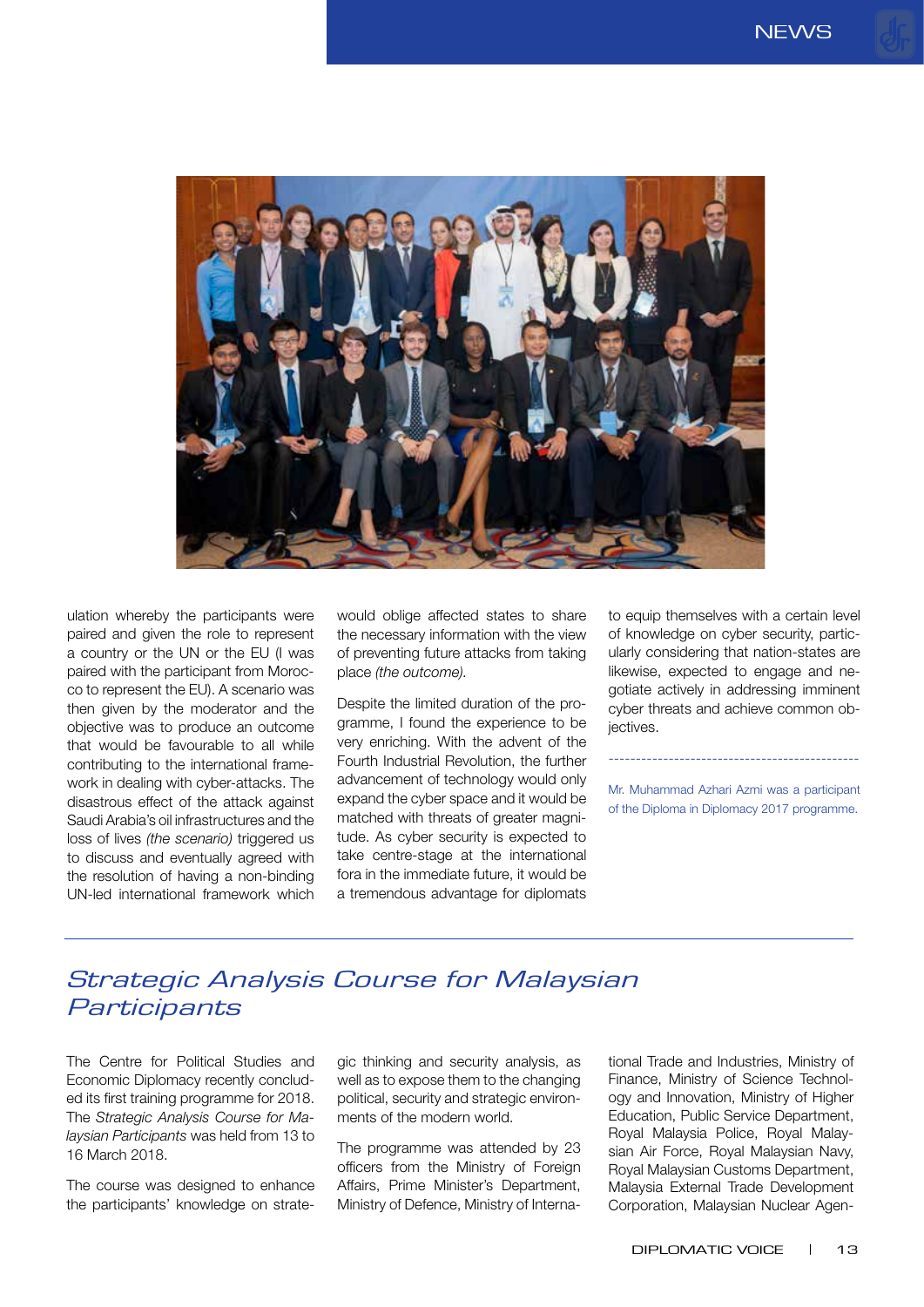

cy, Malaysian Investment Development Authority and IDFR.

Among the topics covered in the course were *Critical Thinking Tools for Strategic Analysis, Blue Ocean Strategy, Traditional Security Issues and Challenges, Risk Analysis* and *Cyber Security Digital Analysis.*

The course received positive feedback from the participants, and they look forward to applying what they have learned in their daily work.

#### *Continued from page 1*

others, stressed on the importance of being "physically, mentally and emotionally strong to brave various situations". He also told the officers to continuously equip themselves with "the relevant skills and the latest tools to engage effectively with other countries and stakeholders" and to "seize the initiative to pursue other avenues for further self-development", including to pursue post-graduate studies. In addition, Dato' Sri Reezal Merican indicated his high expectation that the officers would be able to execute their duties "with vigour and integrity, towards protecting and furthering Malaysia's interests at the international stage".

This was followed by the presentation of diploma to all the officers by the Deputy Foreign Minister. Five special awards – the Minister of Foreign Affairs' Award (Overall Best Student); Deputy Foreign Minister's Award (Best Leadership); Secretary General's Award (Best in Substantive Matters); Director General's Award (Best in Report Writing); and Special Award (Best Event Manager) – were also bestowed on selected officers as recognition of excellence in various areas. The recipient



for the Minister of Foreign Affairs' Award was Ms. Zuliera Zariz Azman Aziz; Deputy Foreign Minister's Award was Mr. Norafizan Mustaffa; Secretary General's Award was Mr. Syed Nizamuddin Sayed Khassim; Director General's Award was Mr. Muhammad Azhari Azmi; and Special Award was Ms. Azizah Abd Aziz.

This year, for the first time, the graduates of the DiD programme donned their official

Administrative and Diplomatic officers' ceremonial attire, for the ceremony.

The ceremony was also attended by Dato' Seri Ramlan Ibrahim, the Secretary General, Heads of Department and other senior officials of the Ministry, former diplomats, representatives from the diplomatic corps, lecturers, and also parents and spouses of the officers.

## News Contributors

Dzuita Mohamed, Haris Syarwani Razali, Ho Hueishze, Muhammad Azhari Azmi, Noraini Nong, Raja Saifful Ridzuwan Raja Kamarudin and Siti Farsha Murni Izami.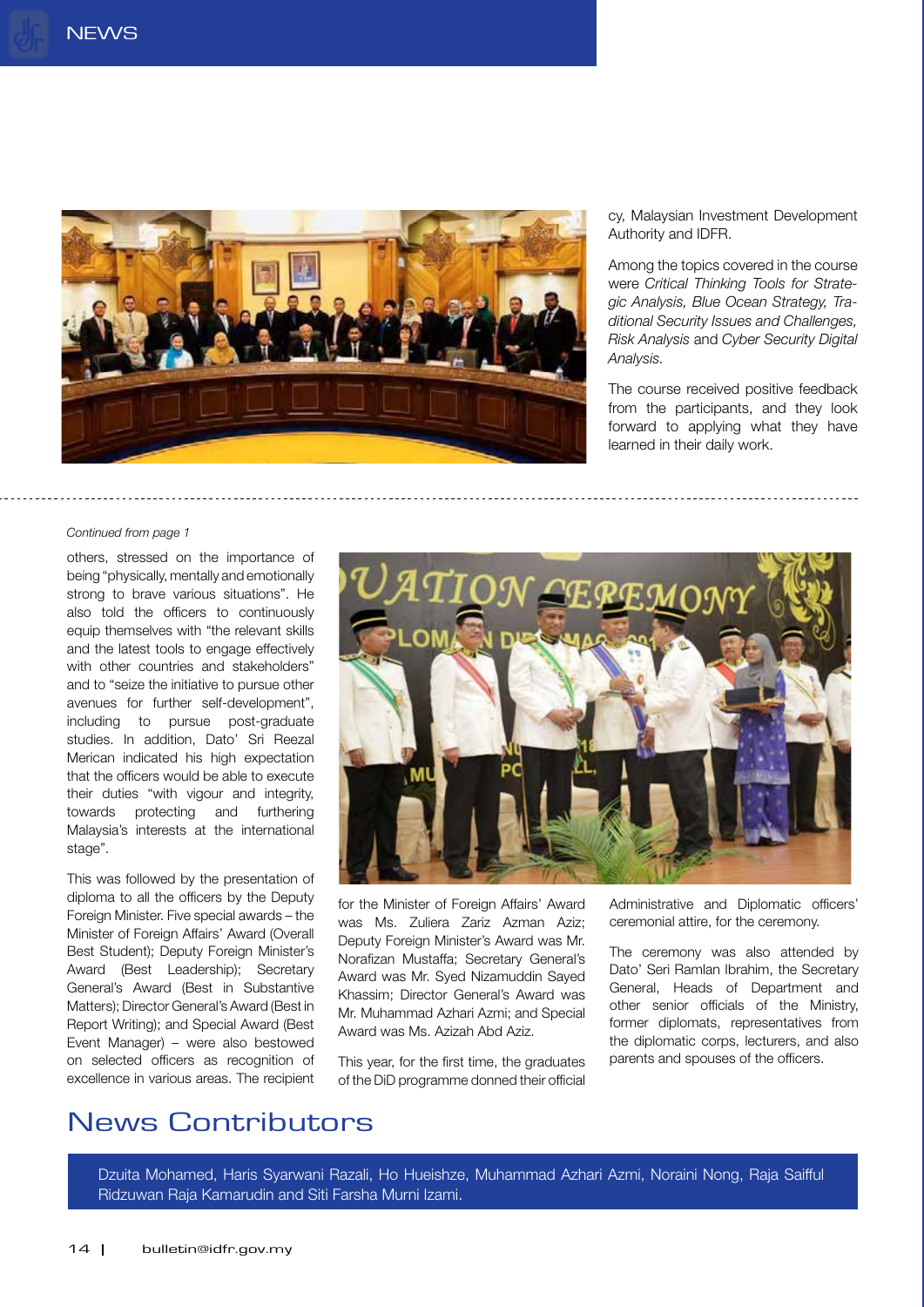